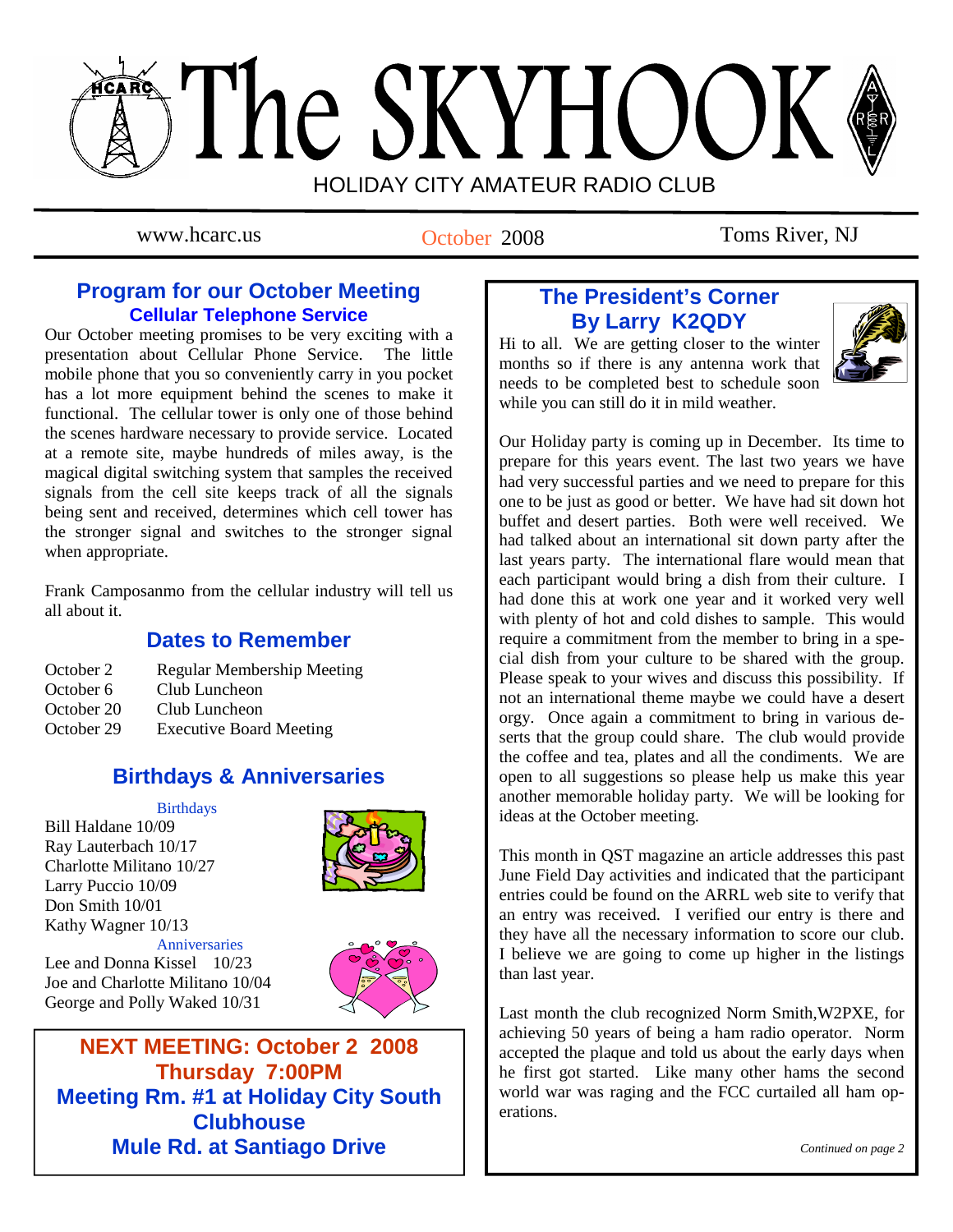#### *Continued from page 1*

We all applauded Norm and wish him well and look forward to him making 60 years of ham radio operating.

This month we will again hold nominations and election for club officers and executive board positions. We have a vacancy in the Executive Board and the Presidency is also open for nomination. These are not difficult positions to fill and the previous officers are more than willing to support the new officer(s). The Executive Board position advises the club officers and participates in sub-committee meetings when needed. The President is responsible for running General Membership and Executive Board meetings. Give it some thought and volunteer.

Don't forget the Thursday evenings, 7:00 PM schedule, on the 146.880 repeater. We have had Lee Kissel, Mike Agostinello and Stan Stafiej come up on the repeater through Echo Link. Those of you that don't have HTs can also access the repeater the same way. Echo Link is a free down load off the internet. Additionally, club members access the repeater each day at 10:00 AM for some good rag chew and technical discussion.

Well that's all for this month's column and I am looking forward to seeing you at our October 2nd 2008 meeting where we will have a presentation about Cellular phone service. 73 Larry K2QDY

# **Reprint from ARRL the ARES E-Letter August 26, 2008**

#### **Care Needed When Speaking to Public**

While it doesn't seem to be a problem in true ARES situations, too many times in training exercises or public displays of Amateur Radio, the "spokesman" quoted in the media reports apparently has a death wish for ham radio.

 As a member of the national ARRL PR Committee, I see far too many reports of people saying that ham radio is "dying out," is a "graying" hobby, we are "losing licensees," etc. The facts simply do not bear this out. Amateur Radio is as vibrant and living as the ham who is doing the talking. As a community, we are adding more licenses each year than are not being renewed, and this during the absolute bottom of the sunspot cycle.

 Jeff Reinhart, AA6JR, coined the phrase, "Every ham is a Public Information Officer PIO," since every ham may be approached during an exercise. It is vital that everyone understand the licensing situation and be aware of what they say can and will be used in the paper or on TV.

The League's PR Committee is very aware of the situation and works hard to stay on top of the situations as they pop up, but if everyone would just use the knowledge that we are still growing and learning and serving, this misinformation would dwindle or stop.

 I commend the ARES people who have, so far, kept this from being a topic of discussion. It is unfortunate that others have such a negative view of our wonderful hobby/service.

 *Continued on page 3* 

## *Our VE Crew*

John W2LKS, Murray KD2IN, Bill AC2F, John K2JWH, Ed W1EAP, Larry K2QDY, Jamie W2QO, John KQ4WR, Jack KC2FS, Stan KB2PD Steve N2WLH, Kevin W2FA Ed WA2NDA.

#### **CLUB COMMITTEES**

*Refreshments:* Ray KC2GKN John K2WJH, Carl W2PTZ *www.hcarc.us Webmaster*: Steve N2WLH, Kevin W2FA *Publicity:* Ed W1EAP *Programs*: Bob KC2QMZ *Sunshine*: David WA2DJN *Event Food Committee*: Grace-Marie (K2QDY) *Field Day*: Larry K2QDY *VE Sessions*: Bill AC2F, Larry K2QDY plus the 'crew' *Skyhook*: Larry K2QDY *Funds Raising*: Irv N2BHS *Membership*: Bill AC2F

#### HOLIDAY CITY AMATEUR RADIO CLUB Toms River, New Jersey

Web Site www.hcarc.us

President Larry Puccio K2QDY 732 349-2950 Vice President Ed Picciuti W1EAP 732 736-0955 Secretary Norm Smith W2PXE 732 920-5423 Treasurer Joe Militano KC2QLA 732 657-7092 Executive Board Don Smith W2III 732 505-4821 Executive Board Lee Kissel WA2JWR 732 244-6074 Executive Board Bill Haldane AC2F 732 240-7064 Executive Board Ray Lauterbach KC2GKN 732 244-8176 W2HC Trustee Don Smith W2III 732 505-4821

Membership is open to all interested persons. Ham license is not required. Dues are \$20.00 per year, payable Jan. 1st . Members joining during the year will have the dues prorated. Family membership \$10.00

Meetings are held on the first Thursday of every month, at 7:00 pm. Location: Meeting Room #1 in the Holiday City South Clubhouse. Directions: Go to Mule Rd. and to the corner of Santiago Drive. Turn into Santiago Dr., then into the parking lot in front of the pool. Enter bldg. on right.

------------------------------------------ The SKYHOOK is published monthly. Editor and Publisher: Larry Puccio K2QDY phone: 732 349-2950 E-mail lpuccio1@comcast.net<br>Send all newsletter items to: Larry Puccio 22 Sabinas Street Larry Puccio 22 Sabinas Street Toms River, NJ 08757-6445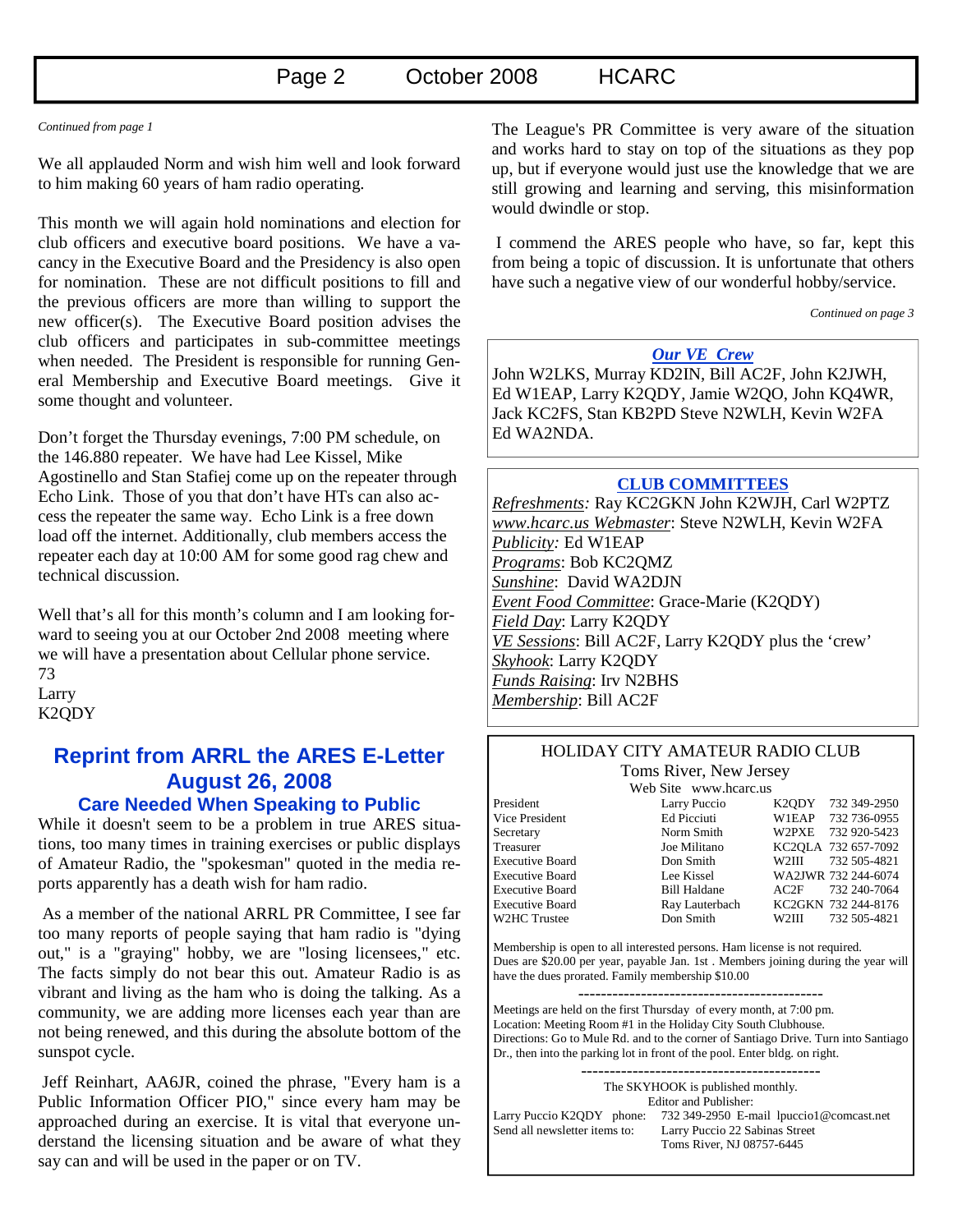#### *Continued from page 2*

Any hobby is like a garden: You must tend it to keep the weeds away and let it grow. We are the stewards of Amateur Radio and must look out of the seed bed. -- Jim McDonald, KB9LEI, ARRL PR Committee, Muncie, Indiana Public Information Officer. When All Else Fails...Amateur Radio. Please visit: <http:// www.emergency-radio.org>

#### **How's DX By Russ Young WA2VQV**

Here is the DX worked by HCARC members from August 15th through September 14th, 2008:

Russ Young, WA2VQV worked:

#### 30 METER CW: KH6MB Hawaii.

20 METER CW: 7X4AN Algeria, AO7AJR Spain, E73TW, E79D Bosnia, FO/N6JA French Polynesia, IQ3WW Italy, MJ/OE5OHO Jersey, OL1908D Czech Republic, YU05SRT, YU1DW Serbia.

20 METER PSK31: AO4WT, AO08OK/H, EC2UQ Spain, CT/PA1ALG/P Portugal, EA6BH Balearic Islands, EA8AOC Canary Islands, F/DM1DZ/P, F5GSD France, II2AC, I5DUK Italy, OK1DIB, OK1ACF Czech Republic, TG9AHM Guatemala.

20 METER PSK63: EA8IY Canary Islands.

17 METER CW: CT3FQ Madeira.

Joe Militano KC2QLA

On 40 METERS: SSB: VE1SKY Canada

 On 20 METERS SSB: CT/DJ0AL Portugal, CO7PH Cuba, KH7XS Hawaii, F6HKA France, OE6MBG Austria, LY2IJ Lithuania, DR1A Germany, S50A Slovenia, SN9D Poland, RU1A European Russia, LX7I Luxemburg, ES5TV Estonia, M6T England, YL3FT Latvia, 4O3A Serbia, HG1S Hungary.

Larry Puccio K2QDY

 20 METERS CW: F5KEE France, KP2B St. Croix, UA6GR Russia, HB9TNW Switzerland,

20 METERS SSB: BT1ON China, IK0PHY Italy,

 30 METERS CW: EA2PA Spain, EA6UN Spain, UA9MC Russia, IK0FUX Italy, HB9CVQ Switzerland, MD0CCE England, DL1DXA Germany,

40 METERS CW: FM5LD Martinique, OX3XR Greenland.

John Hann K2JWH Worked:

 On 20 METERS SSB : EA1AAW Spain, EA5FV Spain, S57RTH Slovenia

Stan Stafiej KB2PD Worked:

 On 20 METERS CW: RA3EG Russia, UT2XQ Ukraine, US5XD Ukraine, EA2IF Spain, SP6JIU Poland, E76AQ Bosnia-Herzegovina, 9A2N Croatia

 On 20 METERS SSB: RZ6AQB Russia, SB6A Sweden, LY1TR Lithuania

 On 30 METERS CW: ZB2FK Gibraltar, HA7PF Hungary, GS8R Scotland, PR7AR Brazil

 On 40 METERS CW: EZ7XZ Turkmenistan (new 0n 40 M)

This is a good showing of what people can do even with the sunspots as low as they are and less than optimum antennas.

73 and good hunting, de Russ, WA2VQV

## **THIRD ANNUAL ARRL ON-LINE AUCTION SET FOR OCTOBER**

This is a reprint from the ARRL News Letter

The Third Annual ARRL On-Line Auction kicks off October 23, running until November 1 on the ARRL Web site http://www.arrl.org/auction. This is your chance to pick up one-of-a-kind Amateur Radio items. To see what the Auction will offer this year, be sure to check out the Auction preview that begins October 16. Last year, the Auction attracted more than 3000 registered bidders from more than 40 countries. While the majority of buyers were from the USA, Canada and the UK, there were buyers from Australia, Malaysia, Grenada, Vietnam and Tanzania.

 According to ARRL Chief Operating Officer Harold Kramer, WJ1B, "Last year's on-line auction -- our second - proved to be a successful and enjoyable event for both hams and ARRL staff members alike. When the bidding ended, we realized that we had sold 162 items and raised just over \$50,000." Proceeds from the auction benefit ARRL education programs including activities to license new hams, strengthen Amateur Radio's emergency service training, offer continuing technical and operating education, as well as creating instructional materials.